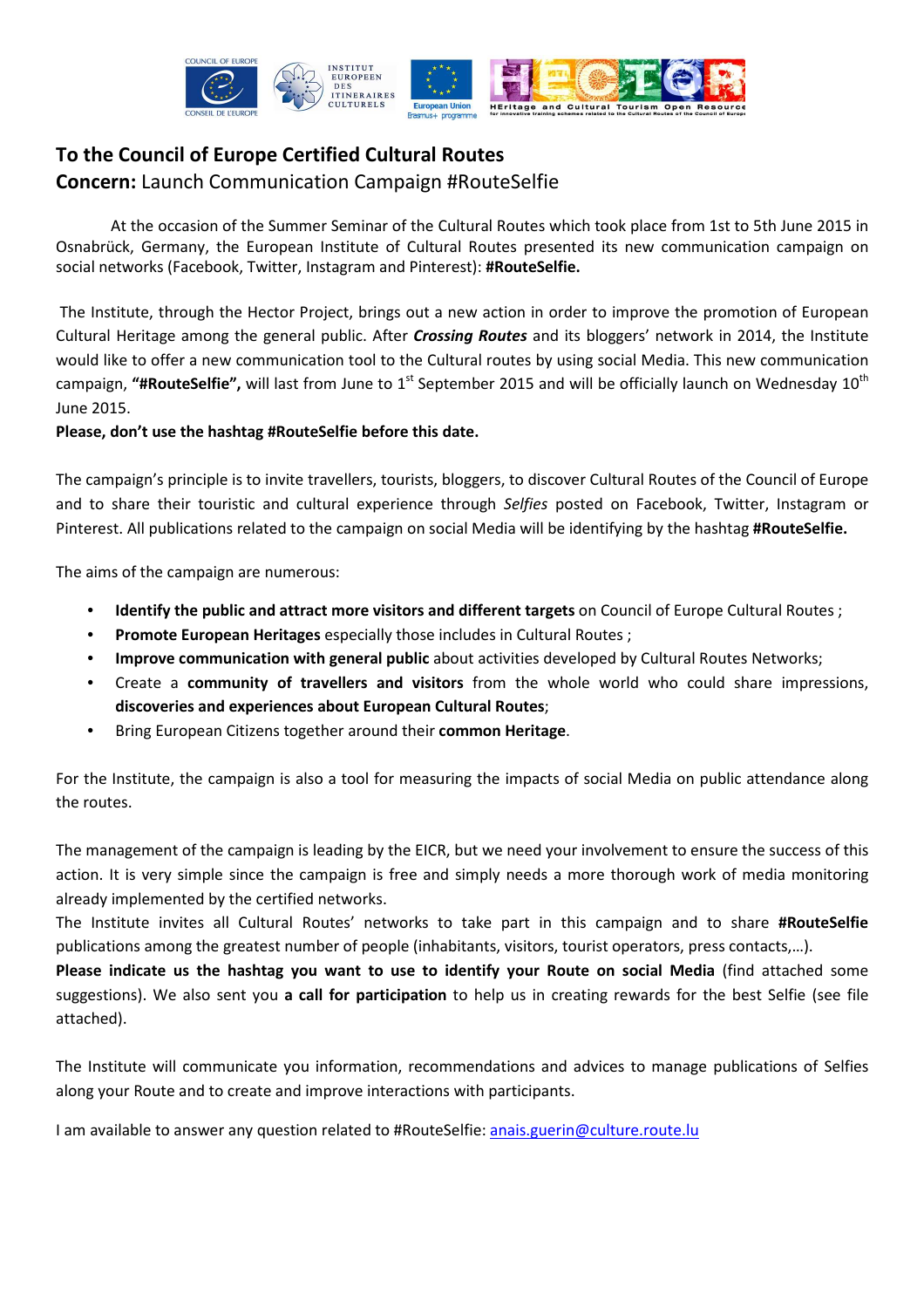

# **Information to European Cultural Routes, #RouteSelfie: Management of the campaign**

**Missions for Cultural Routes:** *Dates: From <sup>10</sup>th June to 1st September 2015*

• *Before #RouteSelfie :* 

For Routes which are not present on social Media, create an account on Twitter, Facebook, Pinterest and/or Instagram.

Add European Institute of Cultural Routes accounts on social Media:

Facebook: European Institute of Cultural Routes: https://www.facebook.com/pages/European-Institute-of-Cultural-Routes/47412551431

Twitter: @CultureRoutes, #culturalroutes https://twitter.com/CultureRoutes @HECTOR\_proj

Instagram: routeselfie, #routeselfie : https://instagram.com/routeselfie/ Pinterest: RouteSelfie : https://fr.pinterest.com/routeselfie/

By using suggestions or by imagining one, create a special Hashtag for your route (short and easily understandable)

Advise EICR of your name account and your hashtags selection.

# • *During #RouteSelfie :*

Relay launching of #RouteSelfie on your social networks account (Retweet or share) and spread it to maximum of your contacts and partners (Members of the network, tourist offices, local partners, press ccontacts …) Invite your contacts, with a personalized message, examples of selfies and ideas of activities to do, to join #RouteSelfie campaign.

Post activities (exhibitions, festival, concerts…), information and cultural program of your Route on Twitter and Facebook .

Relay EICR publications about the campaign (dates, reward for the best selfie …).

# • *When someone posts a Selfie and tagged your Routes:*

Share and Retweet Selfie with comments:

Example: « **Thank you** *@nameofparticipant* **for this nice** *#RouteSelfie*! » or « **We hope you enjoy your trip on**  *#Routename* »

Give the person some informations about the place he takes his selfie (events, cultural activities) and answers his questions if necessary.

Ex: **«** *@nameofparticipant***, continue your visit with** *X Exhibition in the X Museum* **on the #***Routename***!"**

# • *After #RouteSelfie:*

Take part in the election of the best selfie,

Share with the EICR data collected during the campaign : Ex: number of selfies on your Route, more represented sites of the route, average age of participants, suggestions or comments of participants, difficulties during the campaign…).

Analyze and interpret the result of the campaign for your route.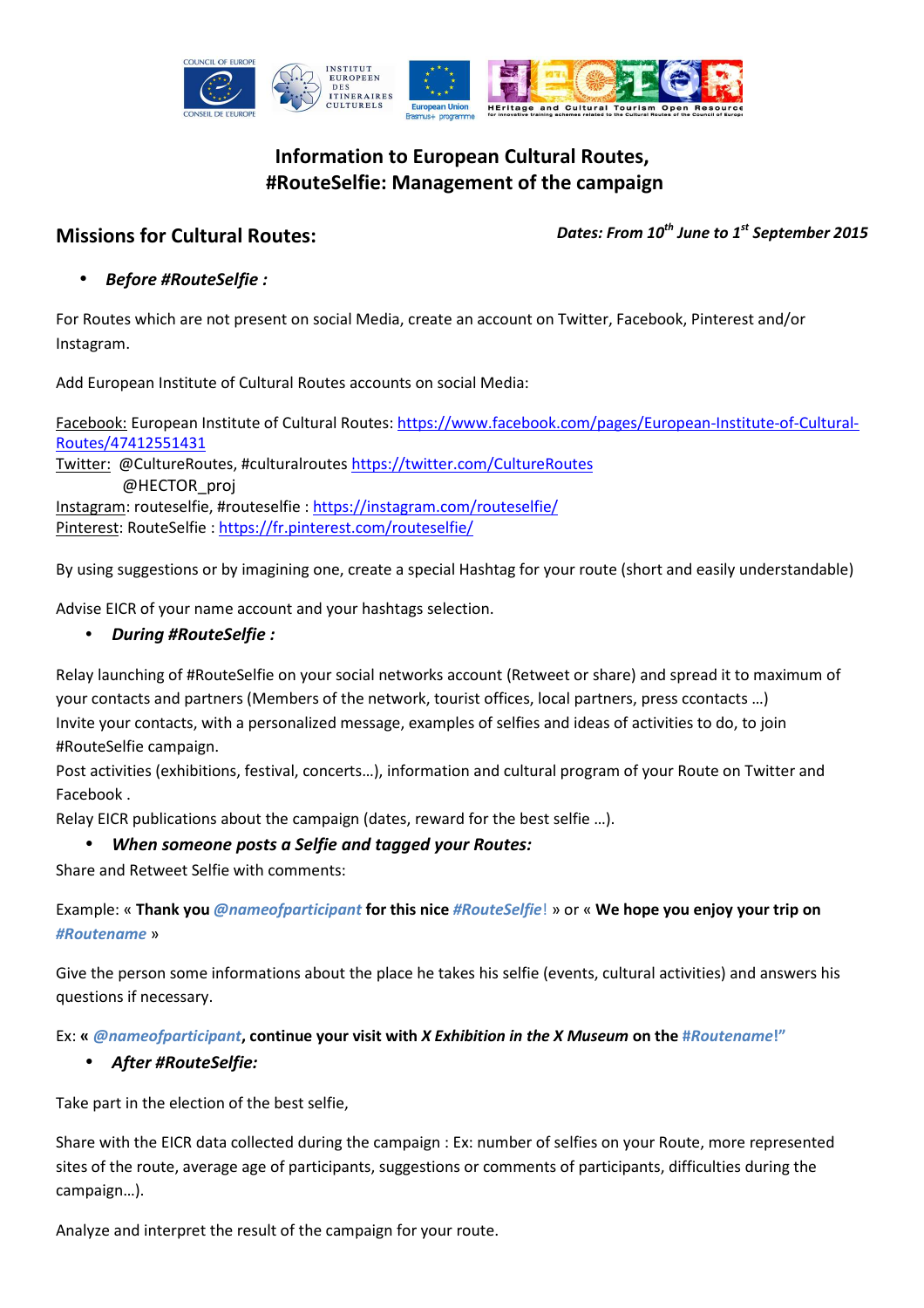

# **Call for Participation – Awards #RouteSelfie Campaign**

#### **AWARD**

Before launching its new summer campaign #RouteSelfie, the **European Institute of Cultural Routes is looking for partnership with cultural routes' networks to organise a short trip** along one of the thirty-three certified routes.

#### **FIRST AWARD**

**This trip will constitute the reward of the Selfie Challenge** lead by the Institute this summer. The author of the best selfie, elected by the Institute and Cultural Routes, will **win a short stay for two persons in a European capital or in a significant destination along your route** (Paris, Roma, Madrid, London, Barcelona, Budapest, Prague, Brussels, Vienna, Athens…).

# **IMPORTANT: the destination has to be easily accessible by plane (if possible using low cost companies).**

The Institute starts a tender process for the organization of this stay, which could take place between September  $1<sup>st</sup>$  and October 30<sup>th</sup>2015.

This offer should contain:

- One (or two) nights in a hostel room with double bed and private bathroom;
- A breakfast including in the hostel booking;
- An invitation for special activities organised by the route (exhibitions, concerts, festival, hike, ride, guided bicycle trip, guided tour, craft workshop…).

#### **SECOND AWARD**

For the second price of the selfie contest, the Institute wishes to give to the participants **a gift basket filled with regional products of several Cultural Routes and brochures concerning these routes** (wine, olive oil, ornamental objects and some other goodies). Please, don't hesitate to offer us your products to compose this award.

**If you are interested in and would like to make an offer for the trip or for regional products, please send us your proposal for both stay and products before the end of June 2015.** 

**The Institute will examine different offers in following weeks.**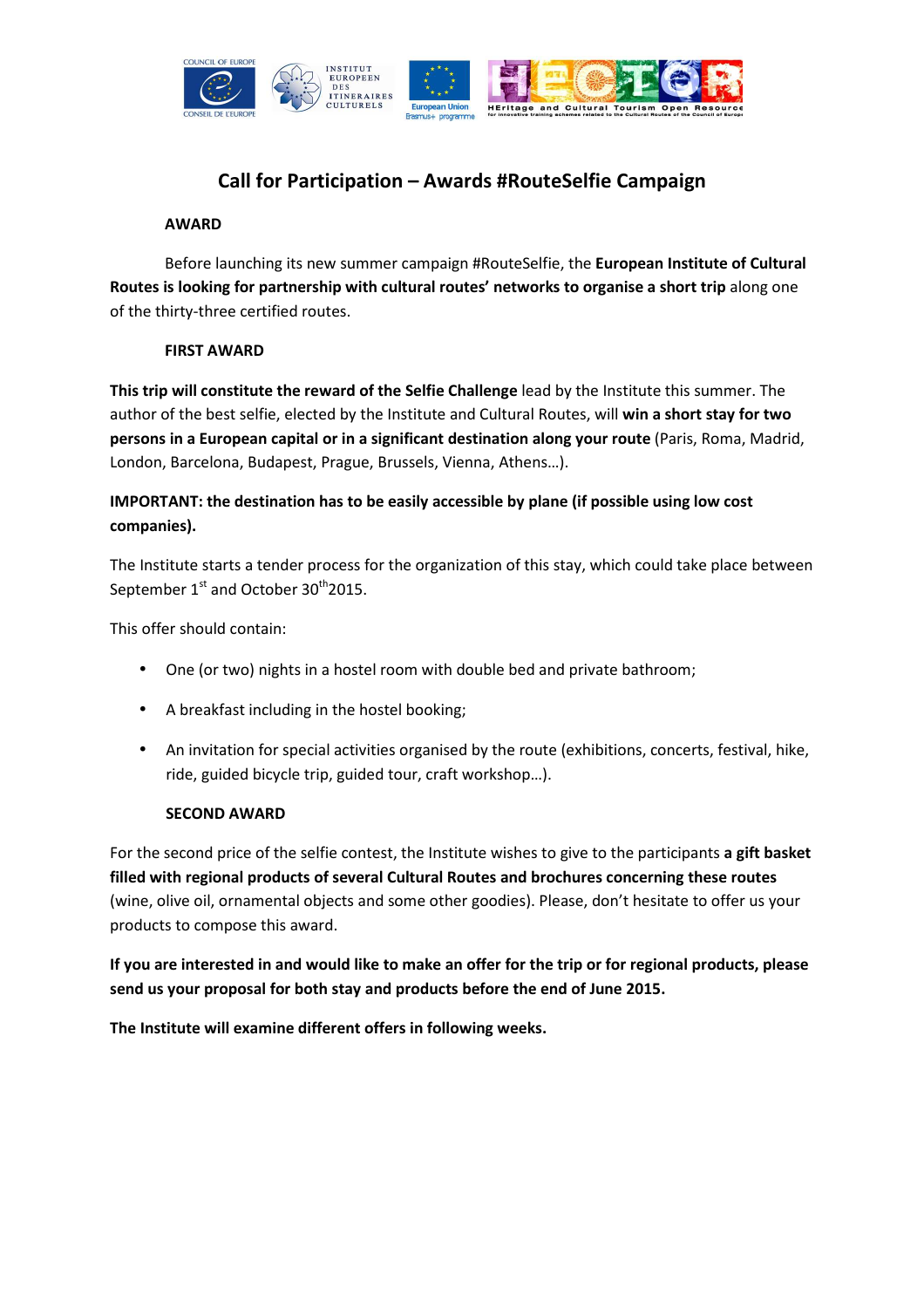

# **To the Council of Europe Cultural Routes**

# **Hashtags list for the #RouteSelfie campaign**

With the launch of the communication campaign **#RouteSelfie** on social Media, in June 2015, the European Institute of Cultural Route offers to Cultural Routes a list of hashtags to use on Facebook, Twitter, Instagram and Pinterest.

To ensure success of this operation, it would be recommended for each Cultural Route to create an account on Twitter, Facebook, Pinterest or Instagram (or all of them) to communicate with people participating in **#RouteSelfie.** Creation of an account is completely free and takes few hours maximum to develop.

## **Lists of hashtags (=references) to use during the campaign:**

Most of hashtags are given in English to make name referencing easier. Typography of hashtags (capital letters or small letter) is not really important and doesn't have any impact on referencing. Here are some suggests: **please indicate us hashtags that you already use or confirm us the one you want to use for your Route**. It is recommended to use already existent hashtags to make publications referencing easier. The more efficient solution is to have only one hashtag by route.

## **Hashtags can be use in any publication:**

**#RouteSelfie**: indicate all the Selfies taken on Cultural Routes and share by participants

**#Culturalroutes:** indicate all the Council of Europe Cultural Routes

**#hectorproject :** indicate all publications related to Hector project

**@culturalroutes**: identify the European Institute of Cultural Routes

**@HECTOR\_proj:** identify Twitter account of the HECTOR project

### **Hashtags to use for each route:**

The Santiago de Compostella Pilgrim routes: **#Caminode Santiago** *(already in use)* Hanseatic Sites: **#LaHanse** *(used 1 time)***, #Hansa** (*never used)* Viking Routes**: #VikingRoutes** (*never used*), **#Vikingtrip, #Vikingways** (*already in use*) Via Francigena: **#Francigena**, **#ViaFrancigena**, **#Francigenatrip**, **#VisitFrancigena** *(already in use)* El Legado Andalusi: **#legadoandalusi** *(already in use)* Mozart Ways: **#Mozartways** *(never used)* Phoenicians' route: **#Phoenicianroutes** *(used 1 time)* Saint-Martin of Tours: **#SaintMartinWays** *(never used)* Cluniac Sites in Europe: **#Cluniacsites** *(used 1 time)* Via Regia: **#ViaRegia** *(already in use)* Olive tree Route: **#OliveRoutes** ou **#olivetreeroutes** *(never used)* Transromanica: **#Transromanica** *(already in use)* Iter Vitis: **#IterVitis** *(already in use)* Cistercian Abbeys: **#Cistercianabbeys** (*used 1 time)* European Cemeteries route: **#Cemeteriesroute** *(never used)* Prehistoric Rock Art Trail: **#RockArttrails** *(never used)* European Historical Thermal Town: **#ThermalRoute** *(*never used*),* **#Thermaltrip, #Ehtta** *(already in use)*